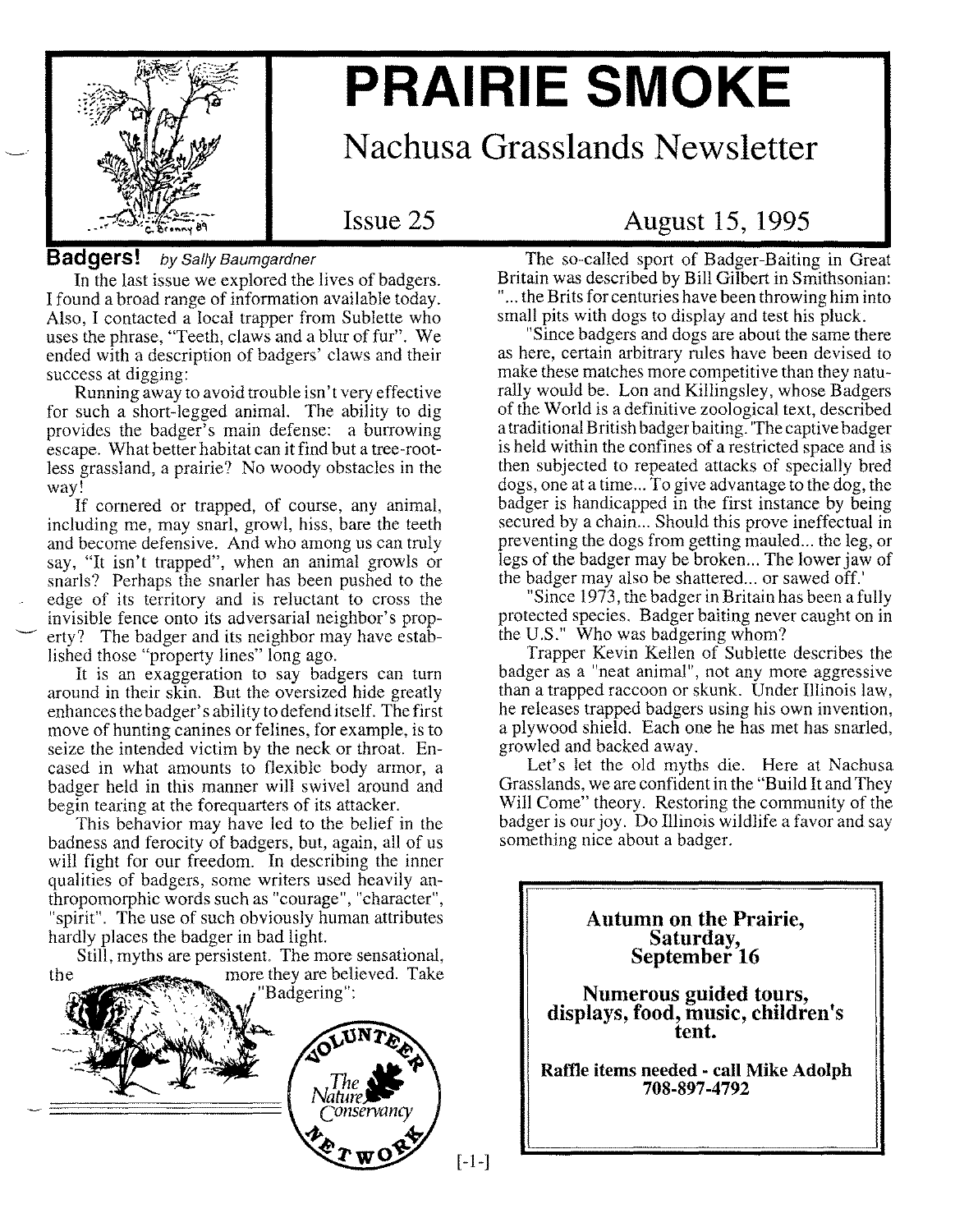#### **From the Preserve Manager**

A few of us discussed the idea of having a group of volunteers that will return missing animals to Nachusa Grasslands. The Rare Animal Recovery Effort, or RARE.

The mission of Nachusa Grasslands is to restore a mosaic of native Illinois grassland, woodland, and wetland by returning the missing ecological processes and native species. Some of those missing native species are animals.

The gorgone checkerspot butterfly was one animal missing from Nachusa Grasslands. This checkerspot strongly prefers the flower prairie coreopsis (Coreopsis palmata) which blooms in early summer on a few of the knobs here. Ron Panzer brought a few individuals over from a nearby population and released them. Ron is a biologist who has released several uncommon and rare native insects to this preserve. From Ron's notes: "We translocated 24 females and 20 males to Doug's Knob on July 3, 1989. Each inductee was removed and placed on vegetation at approximately 4:00 PM that evening. These butterflies seemed to travel well and appeared to be in good condition when released. Two flew to Coreopsis flowers and fed; one exhibited territorial behavior and drove off an Aphrodite immediately after being released!" More of this species were brought in 1990 and in 1991 ten freshly emerged individuals were atop the release sites showing that they were breeding successfully.

There are other animals we would like to see returned to the Grasslands. These include several insects, Franklin's ground squirrel, the prairie chicken, native fish, amphibians, and reptiles. Each species reintroduction will require some effort. Journal searches, phone calls to experts, surveys to see if the animal is here already, finding a healthy donor population, getting permission to collect, releasing the animal, monitoring its success. If you might be interested in participating in RARE, a meeting will be held Saturday, Ocotber 21 at noon at the Steward's Barn. We will brainstorm on how such an effort might take shape and create a timeline for action.

#### **Sampling of preserve work accomplished:**

A fantastic summer crew of Eric Thomas, Rodd Schick, Susan Kleiman and volunteers Jay Stacy and Gerald McDermott gave a great boost to our summer stewardship. We sprayed, mowed, scythed countless numbers of sweetclover to attempt to control this biennial weed which forms waist high monocultures that shade out our new plantings. First week of May burning worked very well at controlling this plant with relativelyfew plants surviving. Also spraying multiflora rose, reed canary grass, occasionally mullein and burdock.

Surveyed and mapped occurrence of garlic mustard in all the wooded areas. The maps show huge occurrences of garlic mustard in some units, too many to pull or spray. Fire will be the management tool of choice. Garlic mustard forms clusters that shade out [-2-]

beauties like columbine, jack in the pulpit, prairie trillium, spring beauty, dutchmans breeches ....

Wetland restoration. Nearing completion of the removing over 3000 feet of agricultual field tiles from the Prairie Potholes Unit. We will create well over 50 acres of wet habitat. More on this in the next issue. **Dot & Doug Unit -** Gene St. Louis coordinated an internal fenceline removal day by burning offthe grass to expose the old fence and loading up a hay rack with wire that later was hauled off by Mark Forrester. About  $1,500$  pounds of wire and a pile of posts. Participants: Tom Cartwright, Bill & Susan Kleiman, Dean Weidman, Ray Derksen, David Edelbach, the Rocheleaus, John Holbo, Jim Grove.

Sprayed the weeds burdock and reed canary grass. Dennis Lubbs brought savanna seedlings to plant under oaks. Mowed new plantings.

**Big Woods Unit -** Earl Thomas and Jim Lahman burned an area of grass, weed, and brush and sowed a variety of seed on the northeast corner of the unit. Brush was cut and a 300 ft section of fence was removed.

Fen Unit- Kevin Kaltenbach, Chris Matson, Nancy Wmter, and others cut stumps and thinned a little farther into the brush thicket. Sprayed canada thistle along creek.

**Kittentail Unit -** West Chicago Prairie Stewards with Mel Hoff raked in bags of seed after unit burned in April.

**East Heinkel Unit -** Mike Crowe. Planted various seed after unit burned in April for first time since Blackhawk.

**Jay Meiners Wetland Unit -** Jeff Meiners planted a barrel of seed and cleared some cedars from under the power lines. During fires the cedars could torch into the wires. Summer crew sprayed reed canary grass but there was too much for them. Next year.

**Main Unit** - Mike Adolph and summer crew sprayed hundreds of multiflora rose that resprouted after fire. The resprouts are small and easy to spray and take just a short squirt.

Schafer Unit - Cedars removed from edge of high quality prairie.

**NorthEast Unit -.**A team of stewards is forming in support of our unit. Jay Stacy, Oregon, is available weekdays for alien plant removal and is a very knowledgeable, cheerful and able worker. He is helping the summer staff with restoration as well as helping all of us learn prairie birds by their sounds. Welcome, Jay! Jay, DaVId Edelbach, Reed Nelson, and Kishwaukee Biology students Megan and Tom began removal of Wild Parsnip. An Eagle Scout candidate, Jared Stumpenhorst, Ashton, is considering how large an area of parsnip he can "adopt" for removal as part of his project. We anticipate a "work" day with The Wild Ones, a group of people interested in growing native plants at home. They'll get a crash course in "Knoxious Weeds" when we try to exterminate Spotted Knapweed.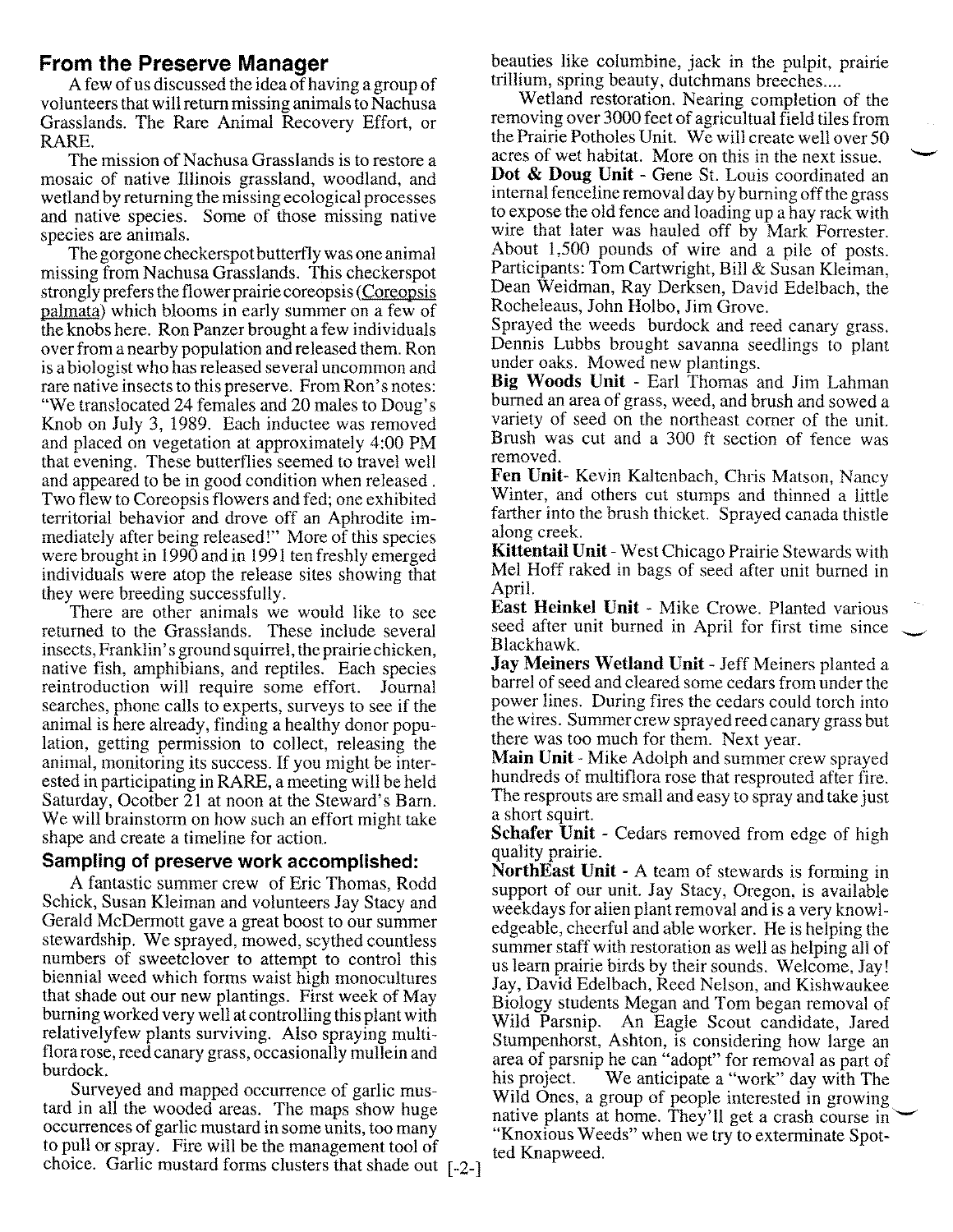# **Nachusa Grasslands**

# **Calendar**

#### **September 1995**

- 2 Sat., 9:00 am: Workday on Kittentail Unit with West Chicago Prairie Stewards - brush thinning.
- 3 Sun., Seed harvesting workday<br>4 Monday: Labor Day
- 4 Monday: Labor Day<br>9 Sat: Workday to pres
- Sat: Workday to prepare for Autumn on the Prairie FOLLOWED BY FRIENDS AND STEWARDS POTLUCK at Bill & Susan Kleiman's house at 1:30.
- 10 Sun: Seed harvesting workday
- 16 Sat: AUTUMN ON THE PRAIRIE!
- 17 Sun: Seed harvesting workday
- 23 Sat: Workday at Coneflower Unit with Mary Ann Hoeffliger
- 24 Sat: Workday at E. Heinkel Unit with Mike Crowe
- 30 Sat: Workday at Main Unit with Mike Adolph

#### **October**

- 1 Sun: Seed harvesting workday
- 8 Sun: Seed harvesting workday
- 15 Sun: Seed harvesting with David Edelbach
- 21 Sat: Seed harvesting

#### **November**

- 11 Sat: Workday at Main Unit with Mike Adolph
- 12 Sun: NEW DATE FOR STONE SOUP SEED PROCESSING AND SCATTERING DAY. WITH VOLUNTEER RECOGNITIONS AND MEETING TO CREATE THE ANNUAL CALENDAR.
- 18 Sat: Workday at NE Unit with Sally Baumgardner
- 26 Sun: Winter Prairie Smoke submission deadline
- **December** Prairie Smoke Editors meet first week of December
	- 2 Sat: Workday at Shafer Unit with David Edelbach.
- 10 Sun: Workday at East Heinkel Unit with Mike Crowe
- 16 Sat: Workday at Shafer Unit with David Edelbach. Winter Prairie Smoke Mailed.

### **Wish list for Nachusa Grasslands:**

•-old photos of the grasslands (can be returned) •-nay rack

Donations are tax deductible & greatly appreciated.

## **Thanks to donors for:**

- $\sqrt{\cdot}$ Dirt leveling work at the Yellow House Norm Gittleson
- *...J-Nuts* and bolts and printer loan and setup Gene St. Louis
- *...J-New* John Deere 60 hp tractor with loader Matt Sawyer was the main contributor towards the purchase of this useful machine that will be used for years for mowing weeds, discing, dragging, planting and moving materials. We are very appreciative of Matt's suport of stewardship.



Nachusa Grasslands isprotecting and restoring a mosaic of native Illinois grassland, woodland, and wetland by returning the missing ecological processes and species.

All workdays and events start at  $9:30$  and end at 1:30 unless stated otherwise. Bring a bag lunch. Workdays meet at the Steward's Barn at 2055 Lowden, field trips leave from the main entrance on Lowden.

**Restoring and protecting** native Illinois is fun and meaningful work, join us for a few workdays. Meet at the Stewards Barn at 2055 Lowden Road.

[-3-]

 $\mathbf{r}$ I I I

 $\frac{atorDoor}{1000r}$ 

 $Clip & Save$